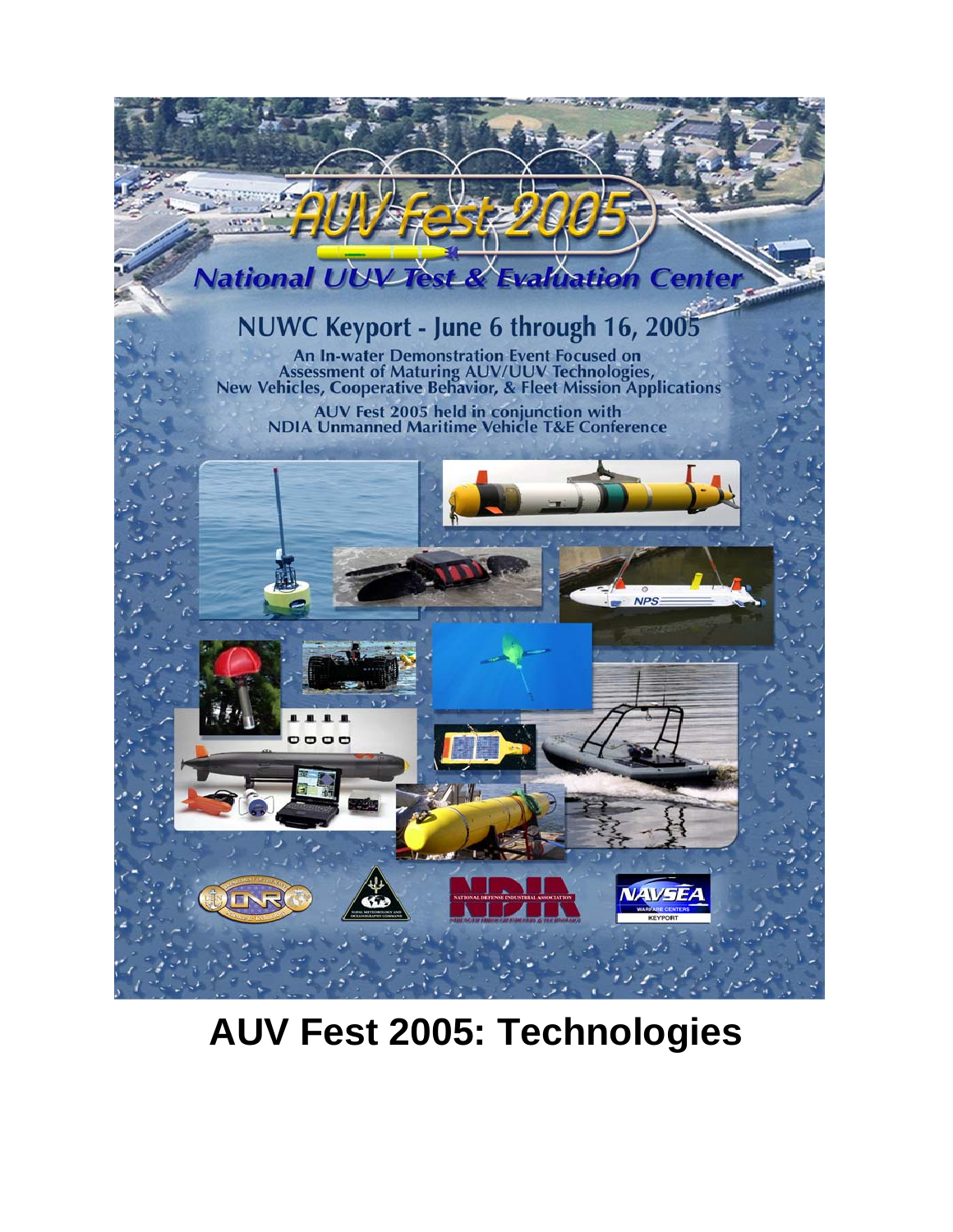| <b>Project Info</b>                                                                                                                                                                                                           | <b>Picture</b>                                            | <b>What it Does</b>                                                                                                                                                                                                                                                                                                                                                                                                                                                                                                                                                              | <b>How it Works</b>                                                                                                                                                                                                                                                                                                                                                                                                                                                                                                                                                                                                                                                                                                                                                                                                                                                                              | <b>Standout Talent</b>                                                                                                                                                                  |
|-------------------------------------------------------------------------------------------------------------------------------------------------------------------------------------------------------------------------------|-----------------------------------------------------------|----------------------------------------------------------------------------------------------------------------------------------------------------------------------------------------------------------------------------------------------------------------------------------------------------------------------------------------------------------------------------------------------------------------------------------------------------------------------------------------------------------------------------------------------------------------------------------|--------------------------------------------------------------------------------------------------------------------------------------------------------------------------------------------------------------------------------------------------------------------------------------------------------------------------------------------------------------------------------------------------------------------------------------------------------------------------------------------------------------------------------------------------------------------------------------------------------------------------------------------------------------------------------------------------------------------------------------------------------------------------------------------------------------------------------------------------------------------------------------------------|-----------------------------------------------------------------------------------------------------------------------------------------------------------------------------------------|
| REMUS-600 UUV<br><b>IRemote</b><br><b>Environmental</b><br><b>Monitoring Units]</b><br><b>Woods Hole</b><br>Oceanographic<br><b>Institution</b>                                                                               |                                                           | Very long range search, survey, and target<br>identification, with the ability to localize proud<br>and buried targets.                                                                                                                                                                                                                                                                                                                                                                                                                                                          | REMUS-600: 5 kW rechargeable Li-Ion Battery,<br>Inertial Navigation, 600 meter depth rating,<br>acoustic modem, wireless network and Iridium<br>communications, GPS, Doppler Velocity Log.                                                                                                                                                                                                                                                                                                                                                                                                                                                                                                                                                                                                                                                                                                       | REMUS-600: Endurance,<br>Navigation, and reliability. Ease<br>of operation is similar to field<br>proven REMUS-100. Stability<br>control is ideal for SAS imaging.                      |
| <b>SSAM</b><br>[Small Synthetic<br><b>Aperture Minehunter]</b><br>installed on a<br>REMUS-600 UUV<br><b>NSWC Pan. City</b>                                                                                                    | SSAM: A specialized<br>payload of the<br>REMUS-600, above | Combines synthetic aperture sonar (SAS),<br>CAD/CAC and UUV technologies to detect,<br>classify, and localize proud and buried targets                                                                                                                                                                                                                                                                                                                                                                                                                                           | System records high frequency (HF) and<br>broadband low frequency (BBLF) SAS data while<br>executing predefined UUV search patterns. Post<br>mission, the data is retrieved and processed to<br>generate very high-resolution HF and BBLF<br>underwater imagery. The imagery is then fed into<br>CAD/CAC algorithms for automated detection,<br>classification, and localization of proud and buried<br>contacts.                                                                                                                                                                                                                                                                                                                                                                                                                                                                                | The SSAM system provides<br>underwater imagery resolution<br>previously nonexistent in its size<br>class.                                                                               |
| <b>MARV</b><br>[Mid-sized<br><b>Autonomous</b><br><b>Research Vehicle]</b><br><b>NUWC Newport</b>                                                                                                                             |                                                           | Serves as a research platform for various<br>payloads undergoing testing                                                                                                                                                                                                                                                                                                                                                                                                                                                                                                         | Conducts a search pattern over an area of<br>interest using various payloads to satisfy mission<br>or testing requirements. Payloads include<br>chemical sensors and color video. Capable of<br>communicating with other vehicles and<br>conducting joint exercises.                                                                                                                                                                                                                                                                                                                                                                                                                                                                                                                                                                                                                             | Payload flexibility allows<br>execution of multiple missions                                                                                                                            |
| <b>CETUS II</b><br>[Composite<br><b>Endoskeleton</b><br><b>Testbed UUV</b><br>System]<br><b>Lockheed Martin</b>                                                                                                               |                                                           | Conducts survey missions to collect images<br>that can be viewed by operators. Capable of<br>conducting Reacquire, Identify and<br>Neutralization missions.                                                                                                                                                                                                                                                                                                                                                                                                                      | Hovers near target using thrusters; gathers data<br>and, if appropriate, latches onto the target to<br>deliver a neutralizing payload.                                                                                                                                                                                                                                                                                                                                                                                                                                                                                                                                                                                                                                                                                                                                                           | The smallest hovering AUV;<br>hovering ability provides data<br>collection capability not found in<br>other AUVs.                                                                       |
| <b>CTEC-ISR Scenario</b><br><b>ICollaborative Test</b><br>and Evaluation<br>Center - Intelligence,<br>Surveillance, and<br>Reconnaissance<br>Scenario]<br><b>SAIC Keyport,</b><br><b>NUWC Keyport,</b><br><b>NUWC Newport</b> |                                                           | Live, remote, virtual Intelligence, Surveillance<br>and Reconnaissance (ISR) information<br>support to SEAL Delivery<br>Team -1 (SDVT-1), providing Command and<br>Control linkage w/SEALs in Hawaii.<br>Goal is to integrate environmental and<br>intelligence data, real and simulated<br>AUV/UUV assets, and operational units in a<br>battlespace preparation and mission planning<br>test, training and evaluation (TT&E) exercise<br>taking place over 8 days and at multiple<br>locations. Demonstrates remote and<br>distributed T&E capability, a precursor to<br>CTEC. | Day 1: Naval Oceanographic Office (NAVO) and Joint<br>Intelligence Center (JIC) will give an environmental<br>and mock intelligence briefing on the scenario site<br>(OP area A). Day 2: NCST-1 Hydroid REMUS will<br>survey underwater obstacles. Day 3: MARV will take<br>underwater video to verify obstacles; SAUV will<br>survey chemical plumes. Day 4: MARV and SAUV,<br>and then MARV alone, will survey chemical plumes.<br>Day 5: HUSCy will further survey obstacles, using<br>different sensors than REMUS. Days 6-8: 21-UUV,<br>simulated from NUWC Newport, will survey shore-<br>based RF transmitters. (MARV and SAUV will also<br>be active in the chemical mission on days 6-8. All<br>chemical detections will be simulated.) SDVT-1 in<br>Hawaii will receive briefings and analyzed data daily,<br>assess the emerging battle-space picture, and<br>develop a mission plan. | <b>Demonstrate CTEC and NUTEC</b><br>capability to support distributed,<br>live-virtual-constructive (LVC)<br>TT&E<br><b>Satisfies National Capabilities</b><br>Requirement             |
| <b>Crawlers</b><br><b>NSWC</b><br><b>Panama City</b>                                                                                                                                                                          |                                                           | In the Very Shallow Water (VSW)<br>environment, reacquires targets, identifies<br>them, and neutralizes them. In the surf zone,<br>crawlers survey and map potential approach<br>lanes.                                                                                                                                                                                                                                                                                                                                                                                          | Crawls autonomously. Using its sonar, the<br>object is reacquired and imaged using a camera<br>and neutralized using explosive charges carried<br>onboard. Crawlers can carry many different<br>payloads in support of different missions.                                                                                                                                                                                                                                                                                                                                                                                                                                                                                                                                                                                                                                                       | Crawlers operate in breaking<br>surf, strong surge, and currents,<br>and they can perform missions<br>from VSW up onto the beach.                                                       |
| Gateway Buoy<br><b>Florida Atlantic</b><br><b>University</b>                                                                                                                                                                  |                                                           | Self-Mooring and air-deployable Gateway<br>Navigation and Communications Buoy for<br>support of littoral AUV missions                                                                                                                                                                                                                                                                                                                                                                                                                                                            | <b>Takes acoustical communications from Woods</b><br>Hole Oceanographic Institute (WHOI) and Florida<br>Atlantic University (FAU) modems and transmits<br>them using RF Freewave to shore. Can provide<br>navigational information to the AUV via<br>Acoustical Communications (ACOMMS).<br>Capable of Global Positioning System (GPS) self-<br>location.                                                                                                                                                                                                                                                                                                                                                                                                                                                                                                                                        | Rapidly deployable from the air<br>or a fast boat                                                                                                                                       |
| <b>REMUS Very</b><br><b>Shallow Water AUVs</b><br><b>Remote</b><br>Environmental<br><b>Monitoring Units]</b><br><b>Woods Hole</b><br>Oceanographic<br><b>Institution</b>                                                      |                                                           | Search, Classify, and Map (SCM) Mines in<br>very shallow water areas (depth < 100 ft).<br>Communicates with, and provides<br>autonomous redirection to, other vehicles.                                                                                                                                                                                                                                                                                                                                                                                                          | Using a variety of sensors including Side Scan<br>Sonar (SSS), Forward Looking Sonar (FLS),<br>video cameras, and various oceanographic<br>sensors. REMUS sweeps an area, looking for<br>mine-like objects.                                                                                                                                                                                                                                                                                                                                                                                                                                                                                                                                                                                                                                                                                      | <b>REMUS</b> is able to work in very<br>shallow water with other vehicles<br>to Search, Classify, and Map<br>mine-like objects. Proven as a<br>most effective vehicle for this<br>duty. |
| <b>ACOMMS</b><br>[Acoustic<br><b>Communications]</b><br><b>Woods Hole</b><br>Oceanographic<br><b>Institution</b>                                                                                                              |                                                           | Provides acoustic networking for MCM AUVs<br>including REMUS, Bluefin, CETUS and<br><b>Crawlers.</b> The acoustic network provides<br>command and control information to vehicle<br>operators ashore.                                                                                                                                                                                                                                                                                                                                                                            | This modem uses a time-division protocol to<br>allow acoustic transmissions at data rates from<br>80 bps to 5700 bps. Packets are broadcast so<br>that every node in the network has a full picture of<br>the mission as it proceeds.                                                                                                                                                                                                                                                                                                                                                                                                                                                                                                                                                                                                                                                            | The use of standard message<br>formats by all underwater<br>vehicles enables a real-time<br>picture of underwater operations<br>as they progress.                                       |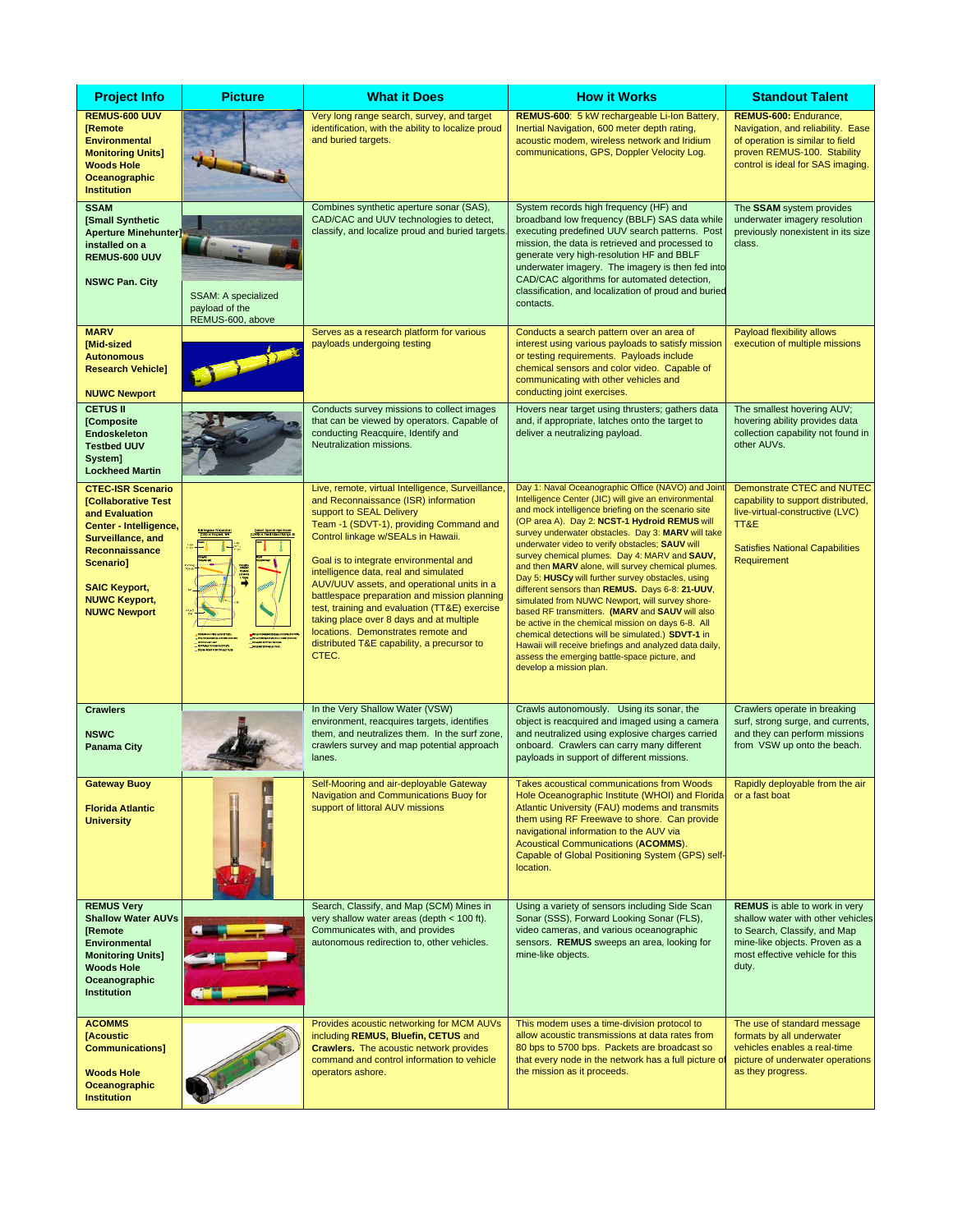| <b>Project Info</b>                                                                                                                                        | <b>Picture</b> | <b>What it Does</b>                                                                                                                                                                                                                                                   | <b>How it Works</b>                                                                                                                                                                                                                                                                                                                                                                                                            | <b>Standout Talent</b>                                                                                                                                                                                                      |
|------------------------------------------------------------------------------------------------------------------------------------------------------------|----------------|-----------------------------------------------------------------------------------------------------------------------------------------------------------------------------------------------------------------------------------------------------------------------|--------------------------------------------------------------------------------------------------------------------------------------------------------------------------------------------------------------------------------------------------------------------------------------------------------------------------------------------------------------------------------------------------------------------------------|-----------------------------------------------------------------------------------------------------------------------------------------------------------------------------------------------------------------------------|
| <b>COIN</b><br>[Common Operator<br>Interface]<br><b>ARL Univ. of Texas,</b><br><b>Naval Special</b><br>Clearance<br>Team -1,<br><b>SPAWAR</b>              |                | COIN is a software application that provides<br>mission planning, execution, analysis and<br>reporting with a common and consistent<br>graphical user interface among the Naval<br>Special Clearance Team-1 (NSCT-1) Mine<br>Countermeasures (MCM) supported systems. | COIN gathers data from a variety of vehicles and<br>sensors and allows this data to be displayed in<br>one software application.                                                                                                                                                                                                                                                                                               | COIN makes planning, execution<br>and analysis much easier<br>because it can be done in one<br>standard environment.                                                                                                        |
| <b>REMUS</b><br><b>Shallow Water</b><br>Remote<br><b>Environmental</b><br><b>Monitoring Units]</b><br><b>Hydroid Inc.</b>                                  |                | Large area/long duration Search, Classify, and<br>Map (SCM) missions as well as high-<br>resolution sidescan and/or video<br>Reacquisition and Identification (RI) in the<br>shallow-water environment (10'-300')                                                     | Uses dual frequency sidescan sonar to conduct<br>Search and Map (SM) and RI surveys. Also uses<br><b>Computer Aided Detection/Computer Aided</b><br>Classification (CAD/CAC) processing: Inertial<br>Navigation System, GPS and 600kHz<br>DVK/Acoustic Doppler Current Profiler-aided<br>navigation; and an acoustic modem and Iridium<br>communications provide in-mission monitoring,<br>redirection, and command interface. | Small and lightweight, with<br>versatile mission adaptive<br>capabilities satisfying both SCM<br>and RI missions in shallow<br>waters.                                                                                      |
| <b>ACDS</b><br>[Acoustic<br><b>Communication and</b><br>Data Storage Unit]<br><b>Naval Research</b><br>Laboratory                                          |                | Long-term unattended recording and storage<br>of underwater acoustics with point-to-mobile-<br>point channel characterization in shallow and<br>very shallow water environments.                                                                                      | Bottom moored ACDS units, with 8-channel<br>receive arrays, collect ambient noise and<br>periodically transmit probe signals to other ACDS<br>units as well as receive various AUV sources of<br>opportunity for acoustic channel characterization.<br>Acoustic data is processed and relayed to shore<br>station via WiFi for monitoring and further<br>analysis.                                                             | Ability to record 360 GB of data<br>and operate unattended for<br>extended 7-day durations.<br>Provide empirical measures of<br>shallow water and very shallow<br>water acoustic channel adversity<br>for AUV ACOMMS users. |
| <b>Nekton Ranger</b><br>[VSW MCM]<br><b>Nekton Research</b>                                                                                                |                | An expendable autonomous vehicle used for<br>Very Shallow Water (VSW) Reacquire and<br>Neutralize (RN) mine countermeasure<br>missions.                                                                                                                               | Commanded by RF or acoustic link to execute<br>mission. Navigation assisted by GPS. Homes to<br>mine intercept using Blazed Array sonar. Ranger<br>has been designed to support a 10 lb mine<br>neutralization payload.                                                                                                                                                                                                        | Small size (A-size hull diameter)<br>is ideally suited for easy single-<br>operator deployment, which is<br>critical in rapid-response<br>situations.                                                                       |
| <b>Transphibian</b><br><b>Nekton Research</b>                                                                                                              |                | Hunts mines in hazardous areas where<br>control is difficult such as the surf zone or<br>choppy waters around piers.                                                                                                                                                  | Paddles using four oscillating fins that mimic sea<br>creature locomotion. It can sink to the bottom<br>and crawl to the mine for neutralization.                                                                                                                                                                                                                                                                              | It's the only AUV that can swim<br>and crawl, returning itself to the<br>ocean if washed ashore.                                                                                                                            |
| <b>SAUV</b><br>[Solar AUV]<br><b>Falmouth Scientific</b><br>and Technology<br>Systems,<br><b>Autonomous</b><br><b>Undersea Systems</b><br><b>Institute</b> |                | A solar powered vehicle that conducts<br>Intelligence, Surveillance, and<br>Reconnaissance (ISR) missions from the<br>surface or submerged.                                                                                                                           | Swims in cooperative groups of SAUVs,<br>maintaining continuous operations while other<br>SAUVs recharge. Communicates and reports<br>results in real time via RF or satellite link.<br>Capable of providing gateway communication<br>services with other types of AUVs via ACOMMS.                                                                                                                                            | Solar powered system allows for<br>extended persistent surveillance<br>in excess of one year. Using<br><b>Autonomous Underwater</b><br><b>Systems Networking (AUSNet)</b><br>to provide network capability<br>over ACOMMS   |
| <b>SCOUT</b><br>[Surface Craft for<br>Oceanographic and<br><b>Undersea Testing]</b><br><b>Massachusetts Inst.</b><br>of Tech.                              |                | Low cost platform using COTS hardware.<br>Provides navigation assistance to AUVs.<br>Cooperative behavior. Autonomous<br>operation.                                                                                                                                   | Uses WiFi, RF and acoustic modems, GPS, and<br>a compass to create a scaleable network of<br>"location aware" assets that assist subsurface<br>vehicle operations.                                                                                                                                                                                                                                                             | Low Cost and low manpower<br>operations. Rapid deployment,<br>flexible, robust architecture.<br>Behaviors developed with<br>surface craft will be transitioned<br>for use in AUVs.                                          |
| <b>ARIES</b><br>[Acoustic Radio<br><b>Interactive</b><br><b>Exploratory Server]</b><br><b>Naval Postgraduate</b><br><b>School</b>                          |                | Demonstrates obstacle detection and<br>avoidance behavior and collects data for<br>further avoidance algorithm development.                                                                                                                                           | Uses Blazed Array Forward Looking Sonar (FLS)<br>to map area in front of vehicle. Will adjust course<br>and altitude based on processed sonar images.                                                                                                                                                                                                                                                                          | FLS can "see" sea mounts and<br>other undersea obstacles and<br>avoid them.                                                                                                                                                 |
| Gavia AUV<br>Hafmynd Itd.<br><b>Naval Special</b><br><b>Clearance</b><br>Team -1,<br><b>SPAWAR</b>                                                         |                | Performs both SCM and RI tasks for MCM<br>missions.                                                                                                                                                                                                                   | Uses GPS and inertial navigation to provide over<br>the horizon deployment capability. Modular<br>construction allows for rapid configuration<br>changes with payloads tailored to meet mission<br>needs. Payloads have included Side Scan Sonar<br>and video surveillance.                                                                                                                                                    | Modular configuration for rapid<br>mission tailoring and quick<br>vehicle turn around.                                                                                                                                      |
| <b>Sea Lion Bluefin-9</b><br><b>Naval Special</b><br><b>Clearance</b><br>Team-1,<br>SPAWAR,<br><b>Naval Support</b><br><b>Activity-Pan. City</b>           |                | Search, Classify, Map (SCM) Mine-like<br>objects. Capture video for Reacquire and<br>Identification (RI) missions.                                                                                                                                                    | Uses GPS and inertial navigation to provide over<br>the horizon deployment capability along with SCM<br>mission capabilities without transponders.                                                                                                                                                                                                                                                                             | Can change program mission<br>quickly at sea, as well as the<br>battery.                                                                                                                                                    |